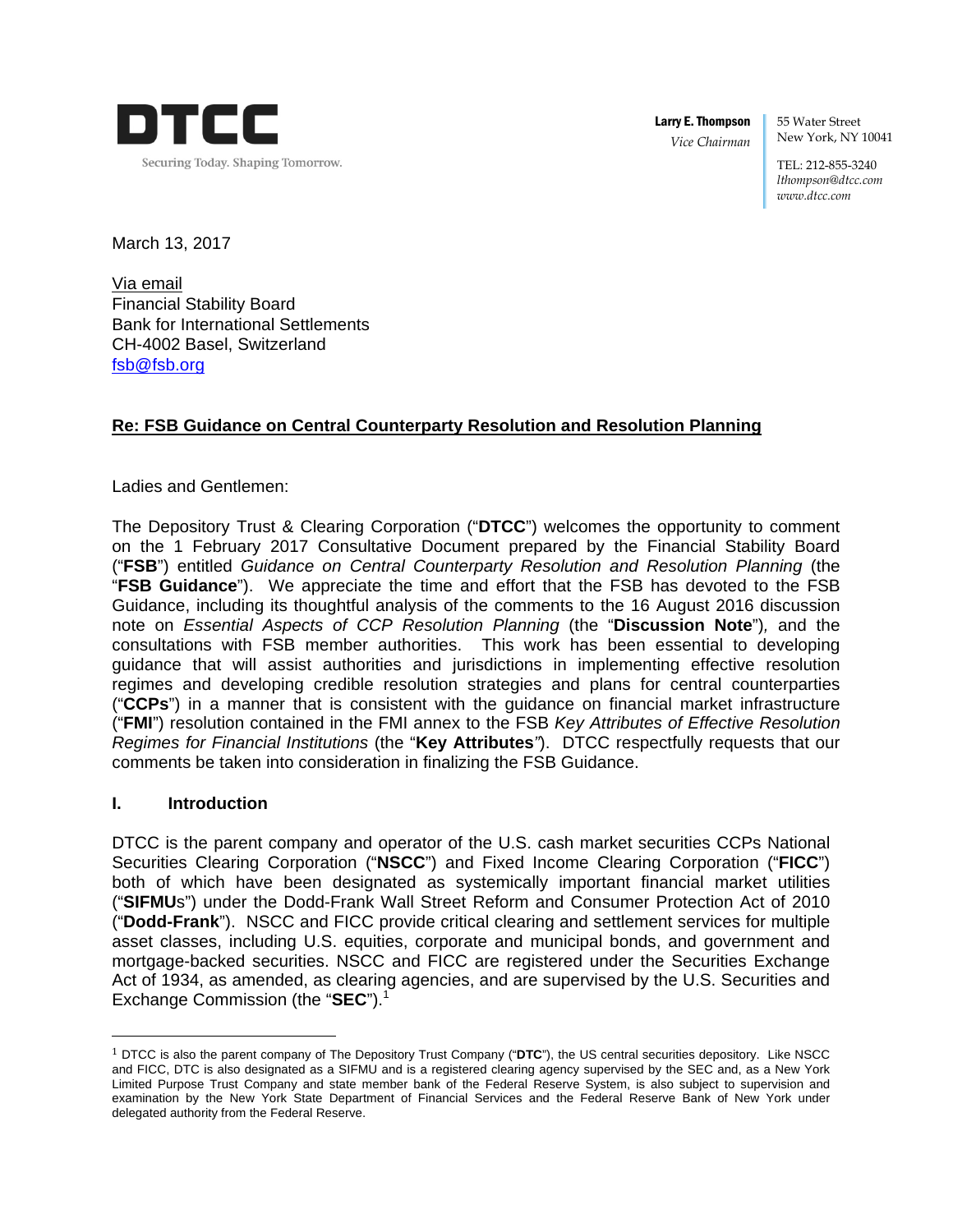#### **II. General**

 

DTCC supports an approach that resolution authorities (and CCPs themselves) have a broad toolkit consistent with applicable law and the regulatory regimes and market structures in which they operate. We believe that resolution authorities should have general resolution powers designed to preserve the clearance and settlement functions of CCPs and mitigate systemic risk. We also believe that resolution authorities should have the flexibility to exercise their resolution powers in a manner that meets the challenges of the innumerable situations that could arise and, to the fullest extent possible, in a manner that is consistent with the CCP's *ex ante* rules. We appreciate that the FSB Guidance largely achieves these goals in a thoughtful and balanced manner.

DTCC offers the following additional comments for the FSB's consideration.

### **III. Indicators for a determination to trigger resolution, particularly for non-default losses**

Given the breadth of the tools provided to resolution authorities in the FSB Guidance, DTCC recommends that resolution authorities be prepared to provide appropriate transparency concerning how and when resolution tools are likely to be used. As we previously noted in our comments to the Discussion Note, CCP participants need transparency regarding expected application and sequencing of resolution tools in a resolution to the extent practicable. We recognize, however, that resolution authorities need some flexibility to be able to effectively deal with situations which, by definition, go beyond extreme but plausible circumstances and be able to act to contain systemic events and prevent contagion. Resolution plans or triggers should not inadvertently create incentives for participants to undermine the CCP's efforts to effectively recover from a stress event.<sup>2</sup> As a result, resolution authorities should be able to take participant behavior into account, and will need to balance the desire for transparency with a proper alignment of incentives and the need for flexibility. $3$ 

In addition, regulators and resolution authorities should have a common understanding of the types of events that could potentially push CCPs to the point of resolution. The FSB Guidance attempts to set forth certain default and non-default indicators that resolution authorities should consider when determining whether to trigger resolution for a CCP. With respect to default losses, Section 3.4 of the FSB Guidance sets forth clear and helpful potential indicators, which include, among others, the CCP being unlikely to return to a matched book, being unable to cover losses, and being unable to replenish its financial resources within a reasonable time frame to a level that can deliver continuity of critical functions. The potential indicators in Section 3.5 relating to non-default losses, however, are somewhat less concrete or measurable. The enumerated indicators include circumstances when the CCP can only cover losses with actions that would create significant losses for CCP participants, or when the CCP fails or is expected to fail to comply with other regulatory requirements for authorization and such failure or expected failure cannot be addressed by supervisory action. Given the particularly amorphous nature of these triggers, we suggest that the relevant resolution and supervisory authorities work with CCPs to identify more concrete examples that would provide greater clarity for such triggers. In all cases, the final guidance should emphasize that to the

<sup>&</sup>lt;sup>2</sup> In this context we note that concerns about writing down CCP equity fully, while consistent with general insolvency principles, should not be prematurely applied by resolution authorities as this may result in changing incentives among CCP participants in times of market stress and undermine recovery efforts based on ex ante rules.

<sup>3</sup> See DTCC letter to FSB dated October 17, 2016, submitted in response to the Discussion Note (the "**DTCC Letter**"), pages 3-4.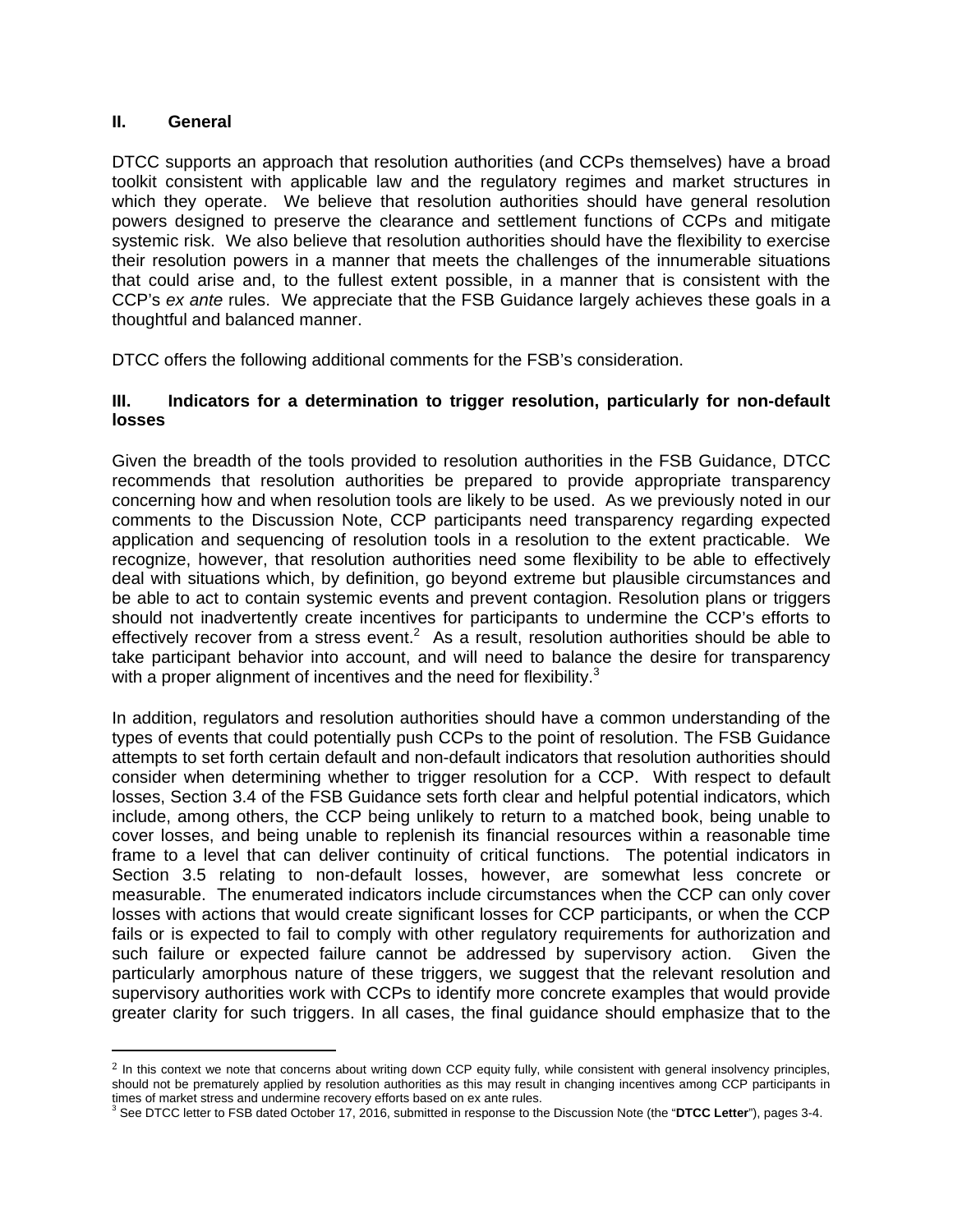fullest extent practicable, resolution authorities should rely on a CCP's recovery tools so as to avoid incentivizing participants to "wait it out" for a resolution authority to step in before complying with *ex ante* required actions.

## **IV. Power to require a CCP to adopt certain measures**

Section 8.1 of the FSB Guidance grants broad powers to the oversight, supervisory or resolution authorities for the CCPs. This includes the ability to require the CCP to adopt measures designed to improve the resolvability of the CCP including, among others, where necessary and appropriate, changes to the rules and arrangements of the CCP, or operational, structural or legal changes, or changes to the terms or operations of any links with other FMIs.

DTCC supports providing supervisory and resolution authorities a broad range of tools to address the challenges of resolvability of a CCP. To the extent the use of these tools deviates from the recovery plan set forth by the CCP, they should be used very sparingly and with the lightest touch necessary given the significant differences between CCPs and other financial institutions and, additionally, the diversity of CCP models. This includes, for example, differences with respect to the products they clear, the regulatory structure of the markets for such products, as well as structural differences which, in the case of DTCC, include its utility ownership and governance model. In particular, we caution that applying tools that work for systemically important financial institutions do not necessarily work for CCPs.<sup>4</sup>

As we noted in our comments to the Discussion Note, the diversity of CCPs, the variety of risk management techniques they use for the asset classes they clear, and the markets they serve make it difficult to identify a common set of metrics or tools with respect to resolvability. DTCC also believes that decisions surrounding the appropriate timing of entry into resolution should take into account the market structure in the relevant jurisdiction. As we have previously noted, where the resolution authority is not the CCP's supervisory authority, it is essential that the resolution authority work in close consultation with the supervisory authority before taking any resolution action. CCPs, working closely with their supervisory authorities and the resolution authorities, are in a strong position to assist in identifying appropriate resolution measures. The unique market and regulatory environment in which a CCP operates must be taken into account when assessing the appropriateness of resolution tools to a particular CCP.

## **V. Cross border arrangements**

 

Section 10.2(iii) of the FSB Guidance proposes that after the home country authorities and the Crisis Management Group (the "**CMG**") identify any challenges to the enforceability or effectiveness of resolution actions that may arise, the relevant authorities should consider, as appropriate, ensuring that, where needed, resolution actions are incorporated in the CCP's rules and arrangements or in other contractual agreements to give effect to or support the enforceability of such actions on a cross border basis.

DTCC continues to believe that it is essential for the supervisory authority in the CCP's home country to play a key role in any decisions concerning a CCP's resolution. Legal authorities and methods can vary widely across jurisdictions, and the CCP's supervisory authority is likely to be in the best position to assess which resolution actions are most appropriate. Supervisory

<sup>4</sup> See DTCC Letter at page 6, where we note that "[u]nlike banks, CCPs are more monoline businesses and have predefined and predictable loss mutualization. Requiring them to hold substantial prefunded cash resources risks making CCP's de-facto investment companies which, in and of itself, would introduce a whole new set of risks."